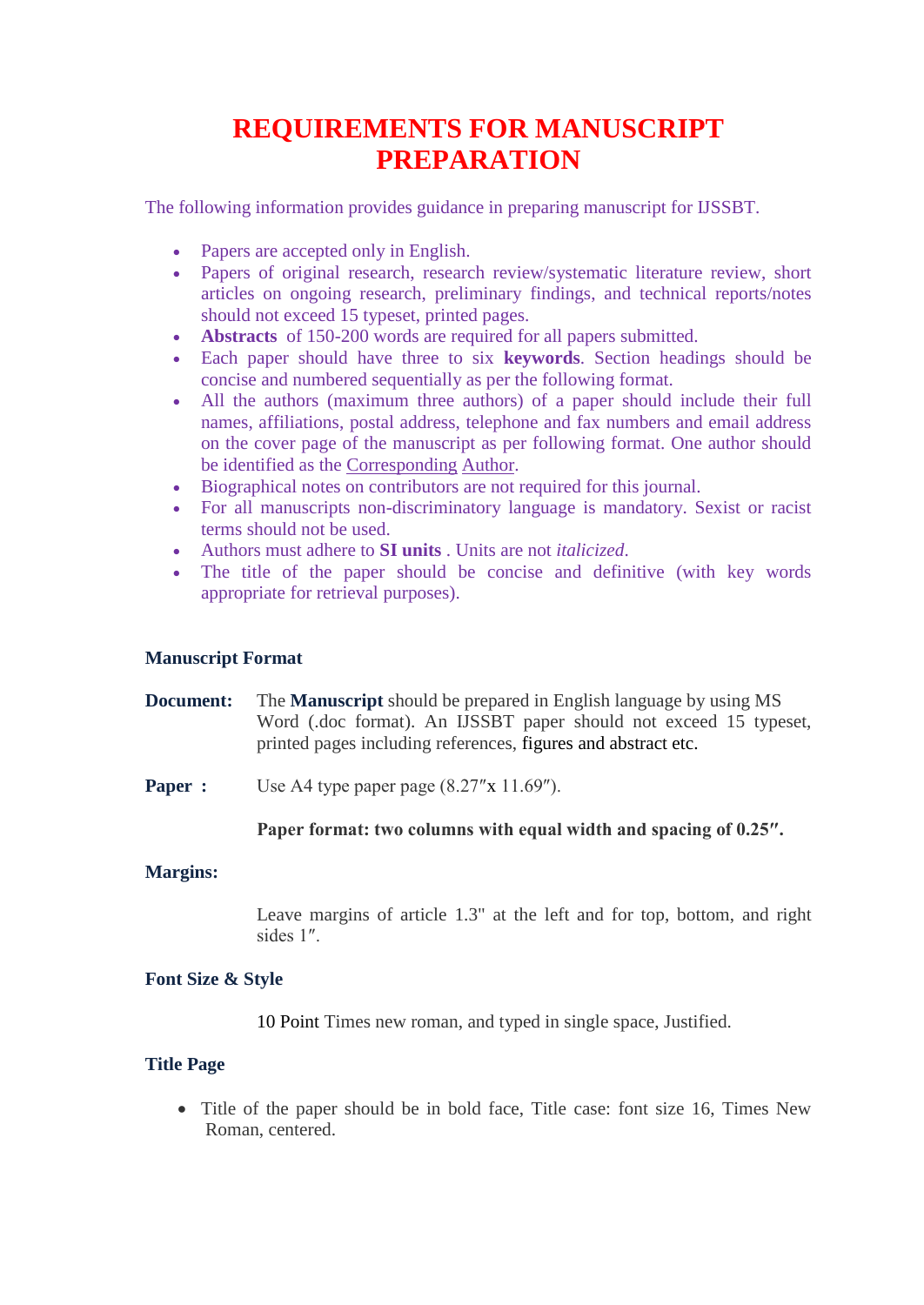- Name of the authors in normal face, Title case: font size 11 italic, Times New Roman.
- Addresses and affiliations of all authors: normal face, title case font size 10, Times New Roman.
- Email address: normal face, lower case font size 10, Times New Roman.

## **Abstract (Font size 10, bold face)**

**Abstract should be in brief and structured. The abstract should tell the context, basic procedure, main findings and principal conclusions. It should emphasize new aspect of study or research. Avoid abbreviation, diagram and references in abstract. It should be single spaced and should not exceed more than 200 words.**

*Keywords:* **(Font size 10, bold face, italic)**

## **I. INTRODUCTION (Font size 10, bold face)**

Provide background, nature of the problem and its significance. The research objective is often more sharply focused when stated as a question. Both the main and secondary objectives should be clear. It should not include data or conclusions from the work being reported.

### **All Main Heading with Roman numbers (Font size 10, bold face)**

## **With Subheading of (Font size 10, bold face, Title Case with A, B, C…..Numbering)**

## **Picture / Figure**

Pictures and figures should be appropriately included in the main text, e.g. Fig No. 1 **(Font size 9).**

## **Table format:**

Font: Times New Roman, font size: 10 e.g. Table No. 1 (**Font size 9**)

## **References (**font size 8, Times New Roman**)**

References should be arranged alphabetically with numbering. References must be complete and properly formatted. Authors should prepare the references according to the following guidelines.

#### **For a book:**

References must consist of last name and initials of author(s), year of publication, title of book (italicized), publisher's name, and total pages.

[1] Name and initial of the Author, "Topic Name", *title of the book*, Publisher name, Page numbers, Year of publication.

#### **For a chapter in a book:**

References must consist of last name and initials of author(s), year of publication, title of chapter, title of book (italicized), publisher's name, and inclusive pages for the chapter.

[1] Name and initial of Author, "Title of chapter", *title of the book*, Publisher name, total pages of chapter, year of publication.

#### **For a Journal article:**

Journals must consist of last name and initials of author(s), year of publication of journal, title of paper, title of journal (italicized),volume of journal, page numbers (beginning of article - end of article).

[1] Name and initial of the Author, "topic name", *title of journal*, volume & issue of the journal; Page numbers of article, year of publication.